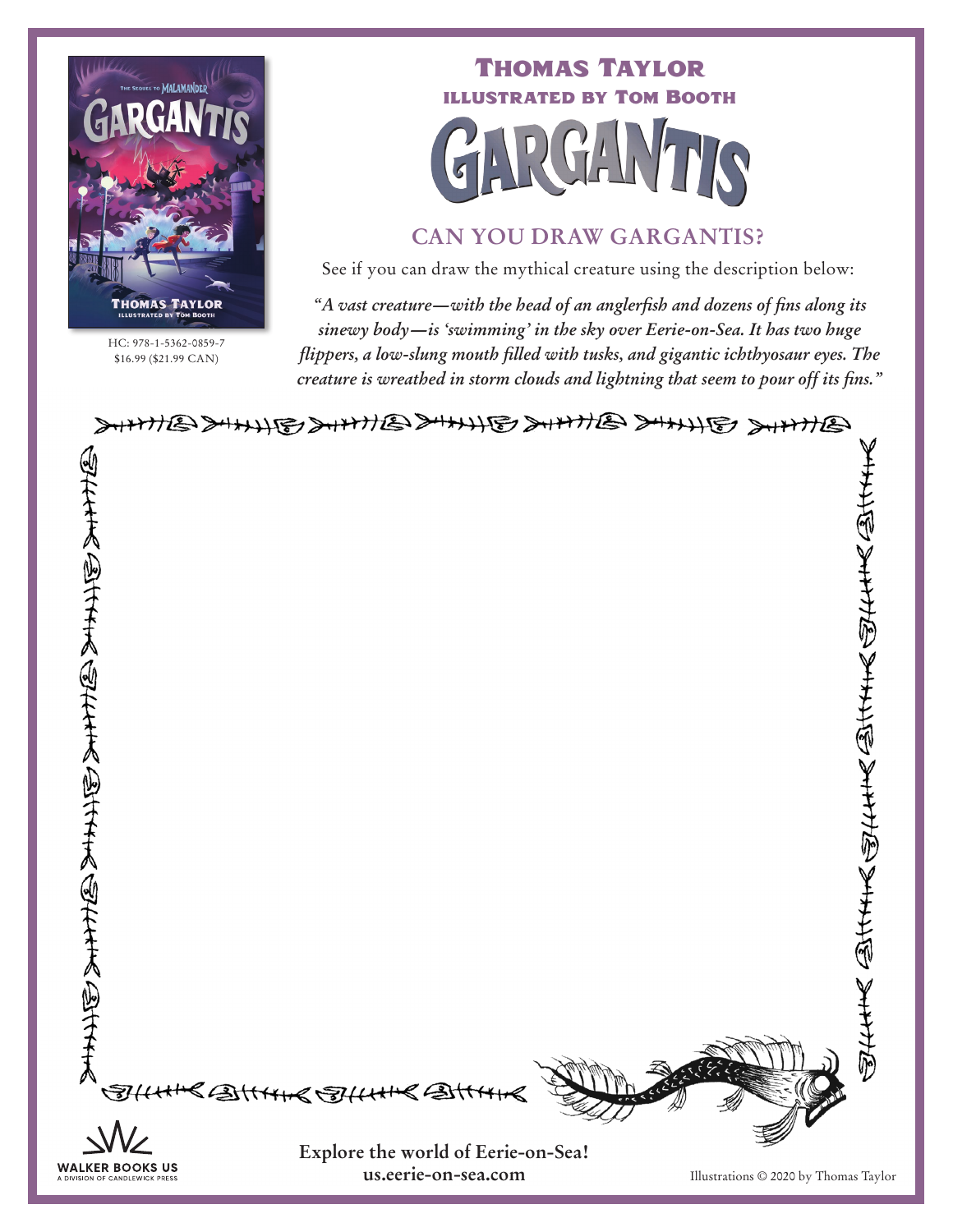

HC: 978-1-5362-0859-7 \$16.99 (\$21.99 CAN)

# Thomas Taylor illustrated by Tom Booth

# **CAN YOU CRACK THE EERIE SCRIPT?**

Eerie Script is an ancient lost code. It is said that you can crack it by drawing lines from the dots in a particular way. Using the guide below, decode the secret message.

• The lightning bolt on each compass tells you the direction in which to draw the lines. For example, if the bolt is pointing northeast, you draw a northeasterly line from each dot to form the letters.

 $\frac{1}{2}$ 1333444221121212

• Using the same compass, fill in the lines, crack the code, and answer the questions below.

 $1112 \times 17771$ ,  $19771$  $1 A + 11$  $7+70$   $10^{11}$   $10^{11}$   $10^{11}$   $11^{11}$   $11^{11}$   $11^{11}$  $FI^{\dagger}I^{\dagger}$   $N!3!3!3.467.$  FRIA  $3$  $S.A L^{\circ}Y \cong A.S.A R.A N C L N L^{\circ}H H N S!$ 

#### **QUESTIONS**

**1. Who wrote this message?** 

2. What do they need your help to find?

- **3. Where should you meet them? ......................................................................................................................................**
- **4. What do you need to take with you?**

L**KVINSLATED CODE Violet here. Herbie and I need your help to find Gargantis. Meet at the Book Dispensary. Bring salty caramel muffins!**



**Explore the world of Eerie-on-Sea! us.eerie-on-sea.com**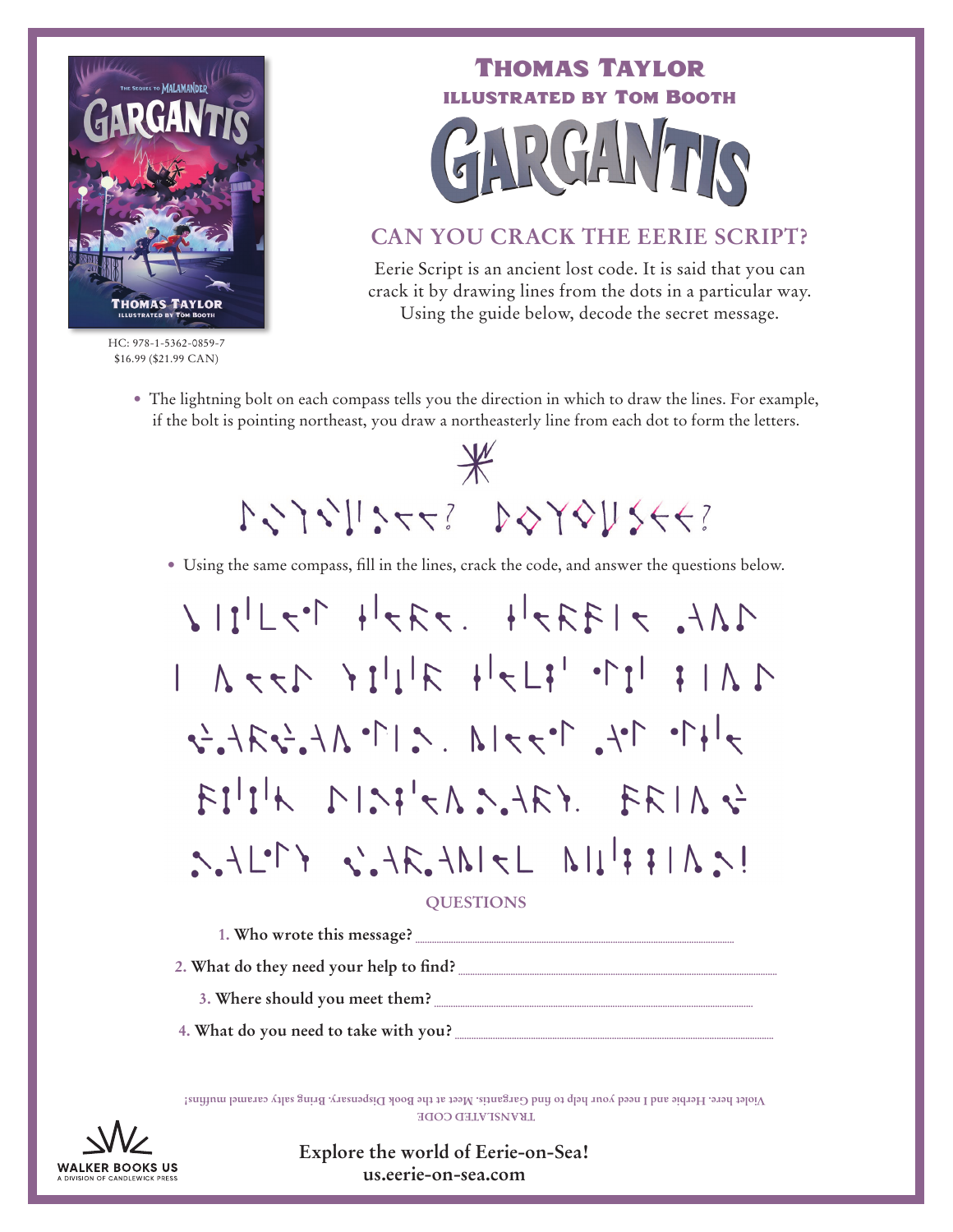

Thomas Taylor illustrated by Tom Booth



## **CAN YOU FIND THE LOST WORDS?**

Herbie Lemon is the Lost-and-Founder at the Grand Nautilus Hotel. Can you find all the lost words in the word search below?

HC: 978-1-5362-0859-7  $$16.99 \times $21.99 \times $1.31$ 

| HU: 9/8-1-3362-0839-7<br>\$16.99 (\$21.99 CAN) |  |              |              | <b>HERBERT LEMON</b> |              |                |              |                | <b>UNCLE SQUINT</b> |              |                |                | <b>MERMONKEY</b>   |                   |  |  |
|------------------------------------------------|--|--------------|--------------|----------------------|--------------|----------------|--------------|----------------|---------------------|--------------|----------------|----------------|--------------------|-------------------|--|--|
|                                                |  |              |              | <b>VIOLET PARMA</b>  |              |                |              |                | <b>HERMIT CRAB</b>  |              |                |                | <b>MRS FOSSIL</b>  |                   |  |  |
|                                                |  |              |              | <b>GARGANTIS</b>     |              |                |              |                | <b>EERIE-ON-SEA</b> |              |                |                | <b>LADY KRAKEN</b> |                   |  |  |
|                                                |  |              |              | <b>BLAZE</b>         |              |                |              |                | <b>JORNTY SPARK</b> |              |                |                |                    | <b>CAMERALUNA</b> |  |  |
|                                                |  |              |              |                      |              |                |              |                |                     |              |                |                |                    |                   |  |  |
|                                                |  | $\mathsf{N}$ | Υ            | E                    | $\sf K$      | ${\sf N}$      | $\circ$      | M              | $\mathsf R$         | E            | M              | $\mathsf{H}$   | $\mathsf S$        | Υ                 |  |  |
|                                                |  | E            | J            | $\mathcal{O}$        | $\mathsf R$  | ${\sf N}$      | $\mathsf T$  | Y              | $\mathsf S$         | ${\sf P}$    | $\overline{A}$ | $\mathsf R$    | K                  | L                 |  |  |
|                                                |  | Κ            | ${\sf N}$    | $\mathsf O$          | M            | $\mathsf E$    | L            | T              | ${\sf R}$           | E            | $\mathsf B$    | $\mathsf R$    | E                  | $\mathsf{H}$      |  |  |
|                                                |  | $\mathsf A$  | F            | H                    | $\mathsf{R}$ | $\mathcal{O}$  | $\mathsf R$  | E              | $\mathbf{I}$        | $\sf B$      | L              | $\mathsf A$    | $\mathsf Z$        | $\mathsf E$       |  |  |
|                                                |  | $\mathsf R$  | W            | M                    | $\mathsf R$  | $\mathsf{S}$   | F            | $\overline{O}$ | $\mathsf S$         | $\mathsf{S}$ | $\mathbf{I}$   | L              | $\mathsf S$        | $\mathsf R$       |  |  |
|                                                |  | Κ            | E            | $\mathsf C$          | $\mathsf{A}$ | M              | E            | $\mathsf{R}$   | $\mathsf{A}$        | L            | $\sf U$        | ${\sf N}$      | $\mathsf{A}$       | M                 |  |  |
|                                                |  | Y            | $\vee$       | $\mathsf{X}$         | $\mathsf D$  | E              | L            | $\mathsf O$    | $\cup$              | H            | Z              | ${\sf R}$      | $\overline{A}$     | $\mathbf{I}$      |  |  |
|                                                |  | D            | M            | G                    | $\mathsf{A}$ | ${\sf R}$      | G            | $\mathsf{A}$   | ${\sf N}$           | $\top$       | $\mathbf{I}$   | S              | J                  | $\top$            |  |  |
|                                                |  | A            | $\mathsf Z$  | E                    | $\mathsf Z$  | $\mathsf S$    | $\mathsf C$  | $\mathsf{A}$   | $\top$              | $\mathsf F$  | G              | $\mathsf X$    | Y                  | $\mathsf C$       |  |  |
|                                                |  | L            | Y            | $\vee$               | L            | $\mathbf{I}$   | $\mathsf C$  | G              | $\mathsf{A}$        | $\sqrt{ }$   | $\mathsf S$    | $\overline{O}$ | $\mathsf C$        | $\mathsf R$       |  |  |
|                                                |  | Κ            | J            | E                    | E            | $\mathsf R$    | $\mathbf{I}$ | $\mathsf E$    | $\mathsf O$         | ${\sf N}$    | $\mathsf S$    | E              | $\mathsf{A}$       | A                 |  |  |
|                                                |  | T            | $\mathsf{N}$ | $\mathbf{I}$         | $\mathsf U$  | $\overline{Q}$ | $\mathsf S$  | E              | L                   | $\mathsf C$  | $\mathsf{N}$   | $\cup$         | $\mathsf{P}$       | B                 |  |  |
|                                                |  | Z            | ${\sf N}$    | $\overline{A}$       | M            | ${\sf R}$      | $\mathsf A$  | $\mathsf{P}$   | $\top$              | E            | L              | $\overline{O}$ | $\mathbf{I}$       | $\vee$            |  |  |
|                                                |  |              |              |                      |              |                |              |                |                     |              |                |                |                    |                   |  |  |



**Explore the world of Eerie-on-Sea! us.eerie-on-sea.com** Illustrations © 2020 by Thomas Taylor